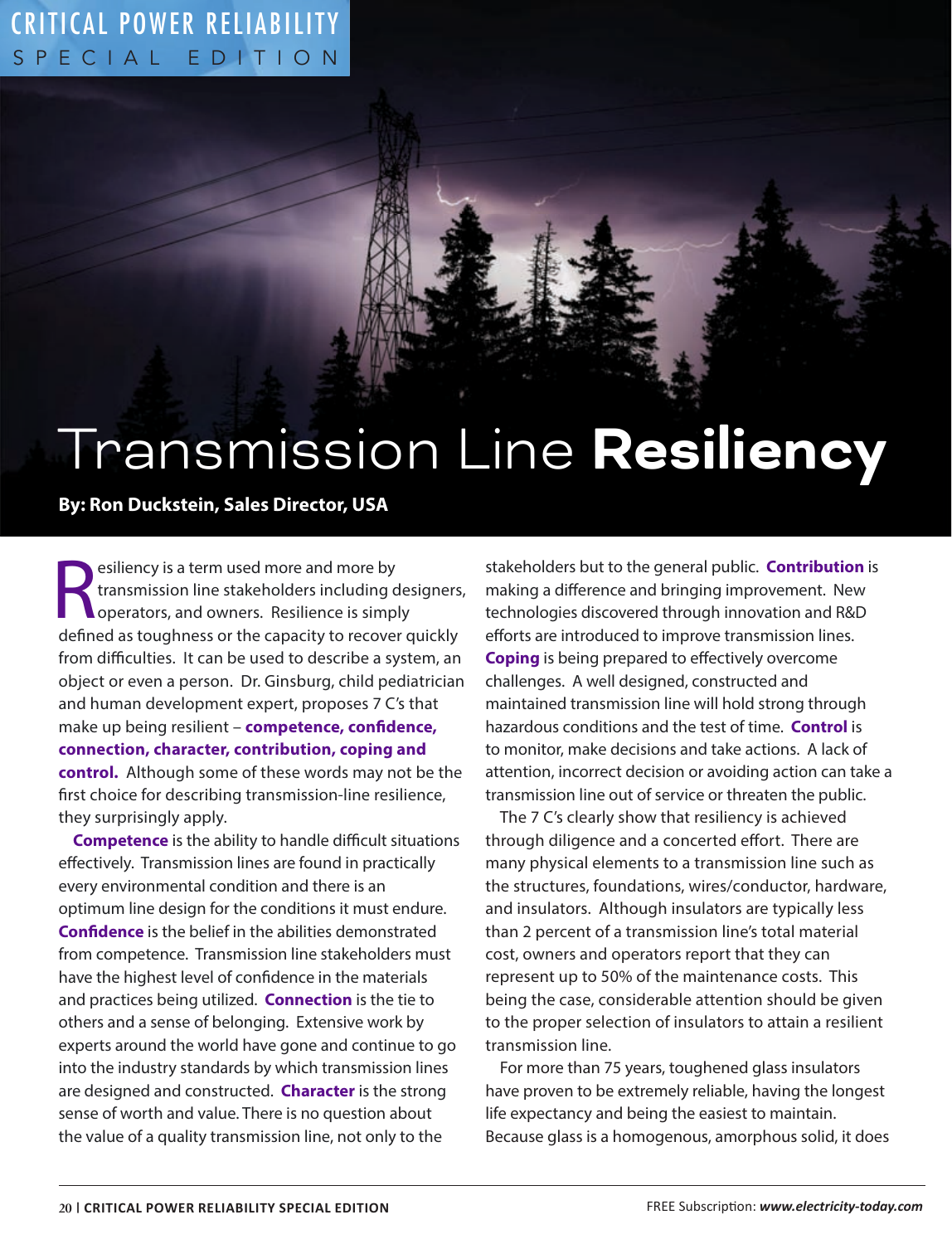not age. Toughened glass is exceedingly strong and therefore ideal for high tension applications. Having a safety-glass behavior, its condition is determined simply by visual inspection, requiring no instruments. Even with an unlikely damaged shell, it maintains electrical and mechanical capability. Quality toughened glass insulators have the built-in **competence** and **character**  for resilience.

Pollution or contamination can have a major impact on the performance of an insulator. Coastal salt fog, industrial pollution or other environmentally hazardous conditions typically require special consideration for insulator design. Extensive studies in this area have led to the very important insulator design guide IEC 60815 "Selection and dimensioning of high-voltage insulators intended for use in polluted conditions". This standard defines various pollution levels and provides reference insulator leakage distances. It is a perfect example of how industry experts are in **connection** for the **contribution** to improving insulator performance.

Innovative advancements such as dielectric shell shapes and hydrophobic coatings have expanded the benefits of glass insulators even further for pollution applications. In most cases, the necessary requirements can be attained simply by choosing a non-standard shape or silicone coated glass insulator. A high leakage distance fog-type shaped insulator, shown in photo 1 provides an additional 35% leakage distance compared to a standard shape in photo 2.

### **Photo 1 Photo 2**





This allows for the same insulator string length to be used from a light to a heavy pollution level. An open profile shape insulator, such as shown in Photo 3 & 4 is beneficial for multiple applications including prevention of dust and sand accumulation, ice-bridging avoidance and bird dropping protection.

### **Photo 3 Photo 4**



A silicone coated insulator such as shown in Photos 5 & 6 provides a hydrophobic surface for cases of extreme pollution and eliminates the need for washing.

### **Photo 5**



**Photo 6**



Taking insulator technology to another level, realtime performance and condition monitoring is now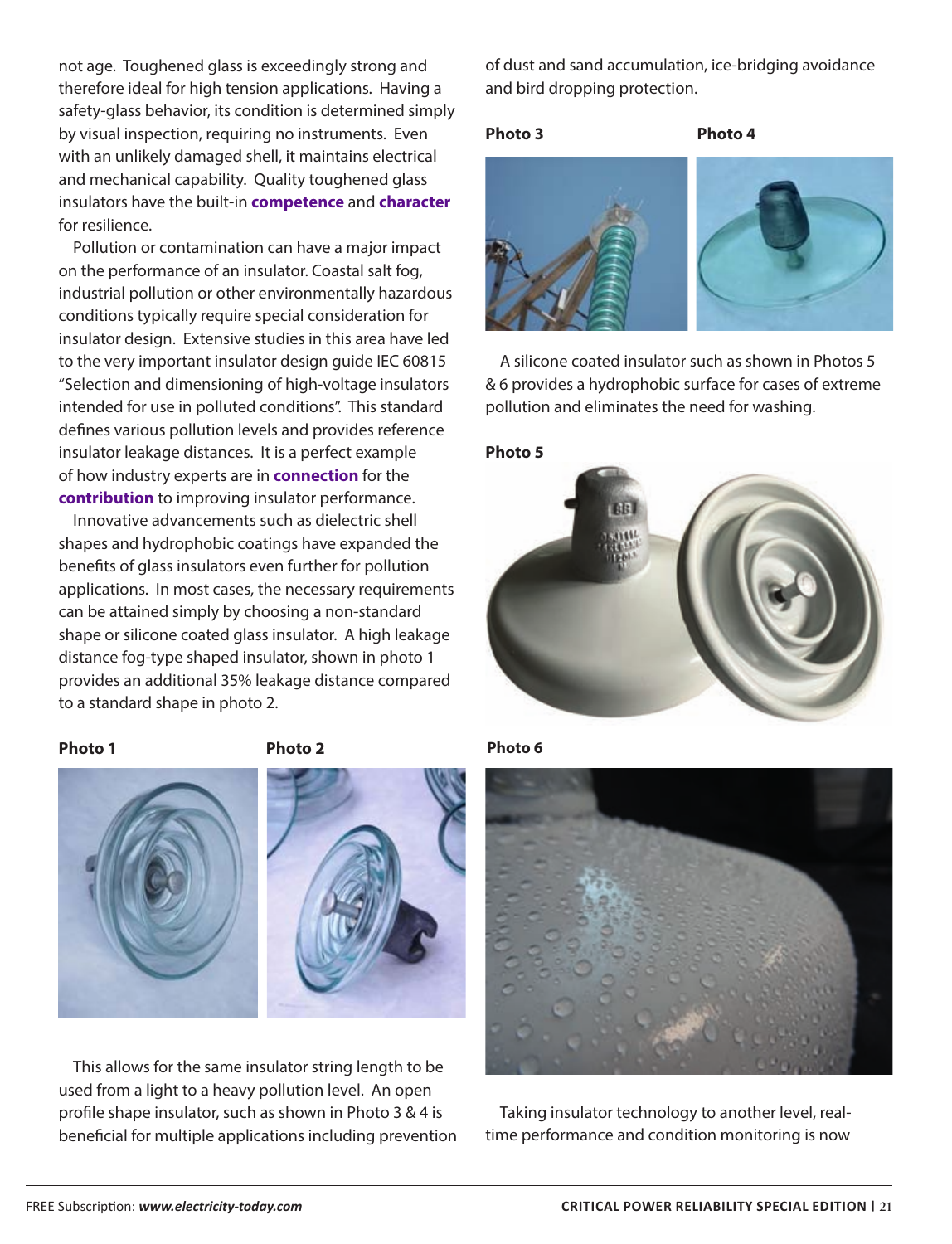

available. As pollution collects on the surface of an insulator, leakage current begins to occur, particularly with the presence of moisture. As the leakage current increases, so does the probability of a flashover interruption. Therefore, monitoring leakage current is an ideal parameter for assessing pollution. A "Smart" insulator (photo 7) is sensing and continuously communicating leakage current, humidity and temperature (photo 8) to a system operations center. Specific algorithms unique to the insulator design are then utilized for diagnostics

to determine the operational condition of the insulation. These innovations have made significant **contribution** for **coping** with and **controlling** the challenges of pollution.

Most transmission lines are built for Alternating Current (AC), however especially with the growing demand for renewable energy, Direct Current (DC) line development is on the rise. Two interesting phenomena of DC operation is that it attracts pollution and creates ionic migration within the insulator. Therefore, high resistive dielectric, extra leakage distance, and special corrosion protection to the metal parts are all required to **cope** with DC stresses. Depending on the pollution, silicone coating may also be necessary. Early DC lines built without these insulator elements were not resilient and did not perform very well. DC lines built with **competent** insulators capable of DC operation have proven resiliency for over 40 years and a recent study verified their intact **character** for another 40 years of reliable service.

There are several insulator technologies available with characteristics that may not be advantageous for the application. Operating voltage, mechanical loads, climate conditions, environmental exposure and resiliency expectations for low total ownership cost should all be considered when selecting insulators. It is essential to also note that extreme measures must be taken to **control** the quality of any insulator technology or design. Manufacturing processes, quality assurance procedures and transparency to customers are of the utmost importance. Resiliency is not only achieved by having **confidence** in the right product but also the right manufacturers.

Leakage Current (mA.) and the contract of the contract of the contract of the contract of the contract of the contract of the contract of the contract of the contract of the contract of the contract of the contract of the ass t 496.6  $\mathbb{F}_{\infty}$ its. 1AL 34.74 **Leid are** 30. 10315313.044 25.2  $_{12}$ si o 20 Avg 08 20 Aug 17 12 Aug 05 22 Aug 1 23 Avg 17  $21$  Aug 01 26 Avg 17 21 Aug 05 21 Aug DE  $21 \text{A}$ ug 17 Humidity (%) 10.42.95.10 1600  $-62.06$ 85.00 â 42.95 草 20 Aug 00 21 Aug 09 20 Aug 1 21 Aug 08 21 Aug 17 12 Aug 00 22 Aug 11 II Aug III 23 Aug 17 **Ji Aig 01 TA Aug 11** Temperature (°C) 54 3 3 3 3 5 5 5 1 as san 26.000  $24.53$  $\mathcal{E}_\pi$ **VI** ñ 통 10 Aug II 22Aug 17 21.Augus 21.Aig 17 22 Aug 01 22Aig1 zi Augūl 21 Aig 17 21 Aug 16 ZEAug 17 25 Aug 01

**Photo 8**

Dr. Ginsburg talks to parents of young children about how raising them to be resilient leads to happiness and success not for today but their entire life. A transmission line designed and built with resiliency as the priority will yield a long lasting, high performing, low maintenance life.